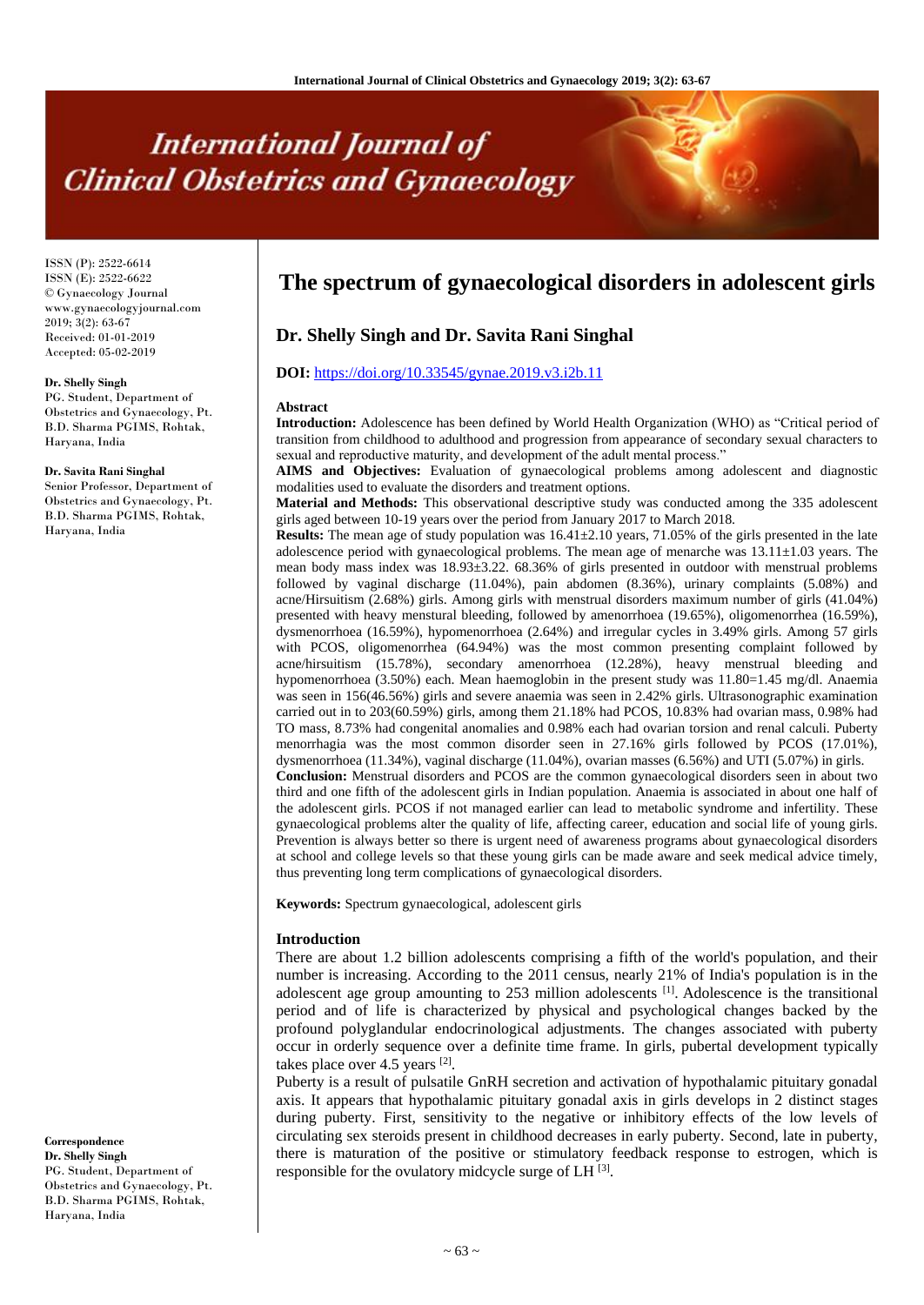As described by Tanner and Marshall, five important physical changes are evident during puberty. These are breast, pubic and axillary hair growth, growth in height and menstruation. Most of the changes occur gradually but only the menarche can be dated. Moreover, there is a lot of variations in the timing of the events. The most common order is beginning of the growth spurt  $\rightarrow$ breast budding (the larche)  $\rightarrow$  pubic and axillary hair growth (adrenarche)  $\rightarrow$  peak growth in height  $\rightarrow$  menstruation (menarche) [4] .

Gynecological problems of adolescent occupy a special space in the spectrum of gynecological disorders of all ages. This is because of the physical nature of the problems which are so unique, special, and specific for the age group, and also because of the associated and psychological factors which are very important in the growth and psychological remodeling between childhood and womanhood. Adolescent girls are under great pressure, particularly in terms of examination performance, and problems such as menstrual dysfunction can be particularly difficult to manage. Careful and sympathetic assessment is crucial, and simple treatment remedies may be sufficient.

The changes associated with adolescents occur in orderly sequence over a definite time frame. Any deviation from this sequence or time frame should be regarded abnormal. Hence, it can present as Delayed Puberty i.e. girls who fail to develop the secondary sex characters by the age of 13 and menarche by 15 or as Precocious puberty i.e. girls who develop secondary sex characters by age of  $8$  and menarche before the age of  $10^{-[5]}$ . Usually after menarche few cycles are anovulatory due to immaturity of HPO axis resulting in heavy menstrual bleeding.

PCOS is arguably one of most common endocrine disorders in women of reproductive age, affecting 5-10% of women worldwide. It has potential of long term health consequences like diabetes mellitus, endometrial carcinoma and cardiovascular disorders hence early detection is important to preserve fertility and decrease morbidity.

Other common gynaecological problem encountered in adolescents is vaginal discharge, due to lack of knowledge and awareness even a normal physiological discharge can be considered abnormal by adolescent, resulting in anxiety and stress. Just counselling and awareness about the local hygiene is enough in such cases, and infective discharge is to be treated accordingly. Other gynaecological disorder include ovarian masses that can be simple cyst, complex ovarian cyst which could be just an incidental finding or tumours which may require detailed investigations and treatment. The several other gynaecological disorders which bring the adolescent to hospital are: urinary tract infection, sexually transmitted diseases, weight problems, height problems, breast diseases and pain abdomen.

The present study was done in tertiary care postgraduate institute catering patients from rural and urban areas, thus helps us to know the frequency pattern and various presentations of gynaecological disorders of adolescence in Haryana. In this study the pattern of gynecological problems of the adolescent population attending the gynecological outpatient department has been analysed.

#### **Material and methods**

The present observational descriptive study was conducted on all the adolescent girls aged between 10-19 years who attended the department of Obstetrics and Gynaecology at Pt. B.D. Sharma, PGIMS, Rohtak over the period of one year. After informed written consent was taken, the detailed history and thorough clinical examination of all girls were done. The history regarding age of menarche, menstrual history which included regularity of cycle, number of days of bleeding, cycle length, passage of clots, and dysmenorrhoea. Marital status, obstetrical history (if married) along with the past history were also taken. Detailed history of gynaecological problems was taken. General physical examination, height, weight, secondary sex characteristics was recorded. Local examination and examination in relation to hirsuitism, thyroid swelling and petechial spots was recorded. Per rectum examination was done, if indicated. If the patient had hirsuitism then visual method of scoring hair growth in women was assessed by Ferriman and Gallwey scoring  $[6]$ . Each of the nine body areas depicted was scored from 0 (absence of terminal hairs) to 4 (extensive terminal hair growth), and the scores in each area summed up for a total hair growth score. Hair growth scores of 6 to 8 or greater was generally considered to represent hirsuitism.

Investigations like complete blood count, routine urine, blood sugar coagulogram, hormonal assay (FSH, LH, Prolactin, TSH) and pelvic ultrasound were done as per indicated gynaecological disorder. Some specific test like S. insulin, DHEA-S, plasma free testosterone, bone age, CT scan, MRI, diagnostic laparoscopy if indicated was also done. All the girls were followed up till the final diagnosis was made and treatment started.

#### **Statistical analysis**

At the end, the data was compiled and analysed statistically. The qualitative variables were expressed as frequencies/percentages. Quantitative data was assessed by using Student t-test. A p-value <0.05 was considered statistically significant.

#### **Observations**

The girls were classified into age range as per WHO classification: early adolescence (9-13 years), mid-adolescence (14-15 years), and late adolescence (16-19 years). Total of 335 girls presented with various gynaecological problems out of which 71.05% of the girls presented in the late adolescence period and the mean age of the study population was  $16.41 \pm 2.10$ years. Maximum number of the girls i.e. 177(52.84%) were either studying in  $12<sup>th</sup>$  class or above  $12<sup>th</sup>$ , only  $14(4.16%)$  girls dropped out their education. Only five girls were found to be married. Only 31 (9.26%) girls did not attain their menarche out of which in 8 girls, menarche was still awaited as they were younger than 14 years and other 23 girls presented with primary amenorrhoea. Of the total study population of 335, 304(90.74%) girls attained menarche, maximum (46.06%) of girls attained menarche by the age of 13 years followed by 70 (23.02%) girls who attained in 14 years of age. Mean age of menarche was  $13.11\pm1.03$  years. Mean body mass index was  $18.93\pm3.22$ .

Only 98(29.25%) girls had normal menstrual pattern in which majority of girls i.e. 58 (59.18%) had duration of 3-5 days of their menstrual period. Distribution of girls according to their chief presenting complaints is shown in Table 1 and Pattern as per menstrual irregularities is depicted in Table 2.

Table 1: Distribution of girls according to Chief presenting complaints

| <b>Parameters</b>  | No. of cases | Percentage |
|--------------------|--------------|------------|
| Menstrual problems | 229          | 68.36%     |
| Vaginal discharge  | 37           | 11.04%     |
| Pain abdomen       | 28           | 8.36%      |
| Urinary symptoms   | 17           | 5.08%      |
| Acne/Hirsuitism    |              | 2.68%      |
| Miscellaneous      | 15           | 4.48%      |
| Total              | 335          | 100%       |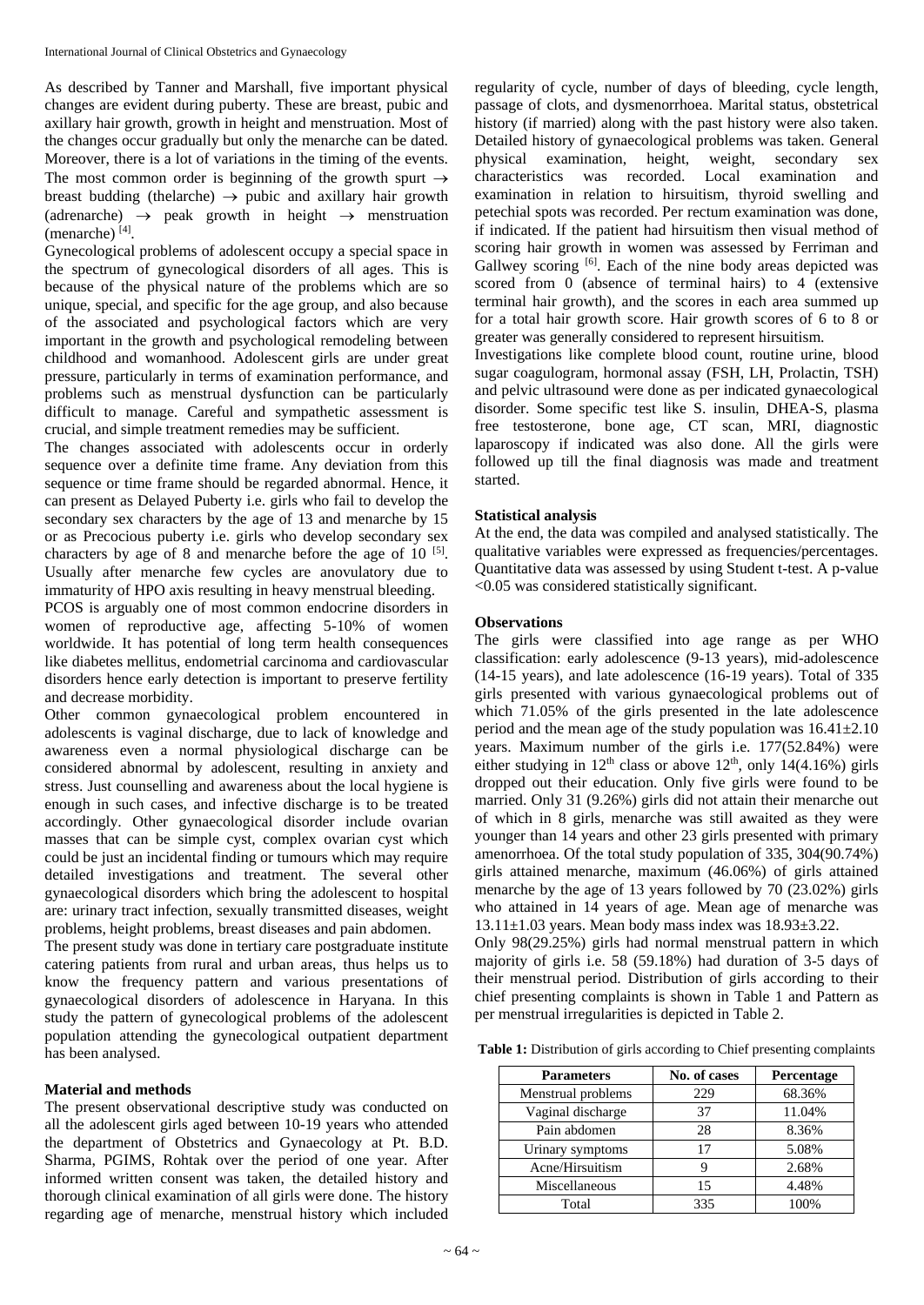**Table 2:** Pattern as per menstrual irregularities

| <b>Parameters</b>                | No. of cases | Percentage |
|----------------------------------|--------------|------------|
| Heavy menstrual bleeding         | 94           | 41.04%     |
| Amenorrhoea                      | 45           | 19.65%     |
| Primary                          | 23           | 10.05%     |
| Secondary                        | 22           | 9.60%      |
| Dysmenorrhoea                    | 38           | 16.59%     |
| Oligomenorrhoea                  | 38           | 16.59%     |
| Irregular cycles with no pattern | 8            | 3.49%      |
| Hypomenorrhoea                   | 6            | 2.64%      |
| Total                            | 229          | 100%       |

With regard to comparison of various parameters according to adolescent age group, we found that out of total 335 girls, 38(11.34%) presented with primary dysmenorrhoea in which majority of the girls 24(63.15%) were in late adolescence followed by 9  $(23.70\%)$  in mid adolescence  $5(13.15\%)$  in early adolescence period. A total of 45(13.43%) presented with amenorrhoea out of which 23(51.11%) girls had primary amenorrhoea and 22(4.88%) had secondary amenorrhoea. Out of the 23 girls who presented with primary amneorrhoea, only one girl presented in early adolescence i.e. at the age of 12yrs with imperforate hymen, maximum number of girls i.e. 16(69.58%) in late adolescence age, followed by 6(26.08%) in mid adolescence.

Ninety four (28.05%) girls out of the total study population presented with heavy menstrual bleeding, out of this maximum 57(60.64%) girls presented in late adolescence age. A total of 94(28.04%) girls with heavy menstrual bleeding, 8(8.51%) girls with severe anaemia were admitted and blood was transfused. In 13(13.82%) girls, only iron and tranexamic acid were given, they were counselled for the requirement of no other intervention and rest 72(21.49%) were put on hormonal therapy in which 2 girls had PCOS so were given levonorgesterol + cyproacetate combination and rest were given combination of levonorgestrel+etyinyl oestradiol. One girl with idiopathic thrombocytopenic purpura was admitted under medicine indoor and packed cell and plasma rich platelet were transfused to her.

A total of 57 girls were diagnosed with PCOS out of which maximum girls i.e. 37(64.94%) presented with oligomenorrhoea, 9(15.78%) presented with acne/hirsuitism and 7 (12.28%) with secondary amenorrhoea. A total of 52 girls presented to the outdoor with complaint of pain abdomen. In 16(30.76%) girls, we found to have associated ovarian masses, 5 (9.61%) girls had imperforate hymen, 3(5.76%) had urinary tract infection and 2(3.84%) had renal calculi. In 10(19.23%) girls, no underlying abnormality was detected after all the examination and investigations, they were counselled. Maximum number of girls i.e. 176(53.01%) had Hb >11.9 g/dl followed by 156(46.56%) with anaemia. Among 156 girls 34.33% had mild anaemia, 10.24% had moderate anaemia and 2.42% had severe anaemia. Mean Hb in the present study was  $11.80 \pm 1.45$  mg/dl. ESR was carried out in 116 girls out of which  $111(95.78%)$  were having normal ESR and in 5(4.32%), it was raised. Coagulation profile was done in 140 girls out of which 139(99.28%) had normal coagulation profile and in one (0.72%) had raised INR. Distribution of cases as per ultrasonographic findings are shown in Table 3.

**Table 3:** Distribution as per ultrasonographic findings

| USG findings $(n=203)$ | No. of cases | No. of cases $(\% )$ |
|------------------------|--------------|----------------------|
| Normal                 | 117          | 57.64%               |
| <b>PCOS</b>            | 43           | 21.18%               |
| Ovarian mass           | 22           | 10.83%               |
| Congenital anomalies   | 18           | 8.88%                |
| Renal calculi          |              | 0.98%                |
| Lymphadenitis          |              | 0.49%                |
| Total                  | 203          | 100%                 |

Distribution of girls as per diagnosis is shown in Table 4.

**Table 4:** Distribution of girls as per diagnosis

| <b>Diagnosis</b>        | No. of girls   | Percentage |
|-------------------------|----------------|------------|
| Puberty menorrhagia     | 91             | 27.16%     |
| <b>PCOS</b>             | 57             | 17.01%     |
| Dysmenorrhoea           | 38             | 11.35%     |
| Vaginal discharge       | 37             | 11.04%     |
| Ovarian mass            | 22             | 6.56%      |
| Urinary tract infection | 17             | 5.08%      |
| <b>MRKH</b>             |                | 2.08%      |
| Imperforate hymen       | 7              | 2.08%      |
| Turner syndrome         | 4              | 1.20%      |
| Renal calculi           | $\mathfrak{D}$ | 0.60%      |
| <b>ITP</b>              |                | 0.30%      |
| Miscellaneous           | 15             | 4.50%      |
| <b>NAD</b>              | 37             | 11.04%     |
| Total                   | 335            | 100%       |

Distribution of girls as per adolescent PCOS with their presentation is shown in Table 5.

**Table 5:** Adolescent PCOS with their presentation

|                          | No. of girls | Percentage |
|--------------------------|--------------|------------|
| Oligomenorrhoea          | 37           | 64.94%     |
| Acne/hirsuitism          |              | 15.78%     |
| Secondary amenorrhoea    |              | 12.28%     |
| Heavy menstrual bleeding |              | 3.50%      |
| Hypomenorrhoea           |              | 3.50%      |
| Total                    |              | 100%       |

### **Discussion**

In the present study the mean age of girls presenting with gynaecological disorders was 16.41±2.10 years which is comparable with study by Samarath *et al*. [7] in which mean age was 17.37±2.09 years. Maximum number of girls (71.05%) presented with gynaecological problems in the late adolescence period 16-19 years, same was observed in study by Goswami *et al*. [8] with 56% girls in age group of 17-19 years. This is as expected as most of the gynaecological problems are seen in late adolescence.

In the present study only 5 girls (1.50%) girls were found to be married and all were married after the age of 18 years. This is in contrast to study by Goswami *et al*. [8] done at GMRC Gwalior, Madhya Pradesh and by Bandkhadke et al. <sup>[9]</sup> done at Govt. Medical College, Pune in which 13.33% and 18.3% girls were married respectively. This difference could be due to the cultural and literacy rate differences between the different states. The mean age of menarche was 13.11±1.03 years and 46.06% girls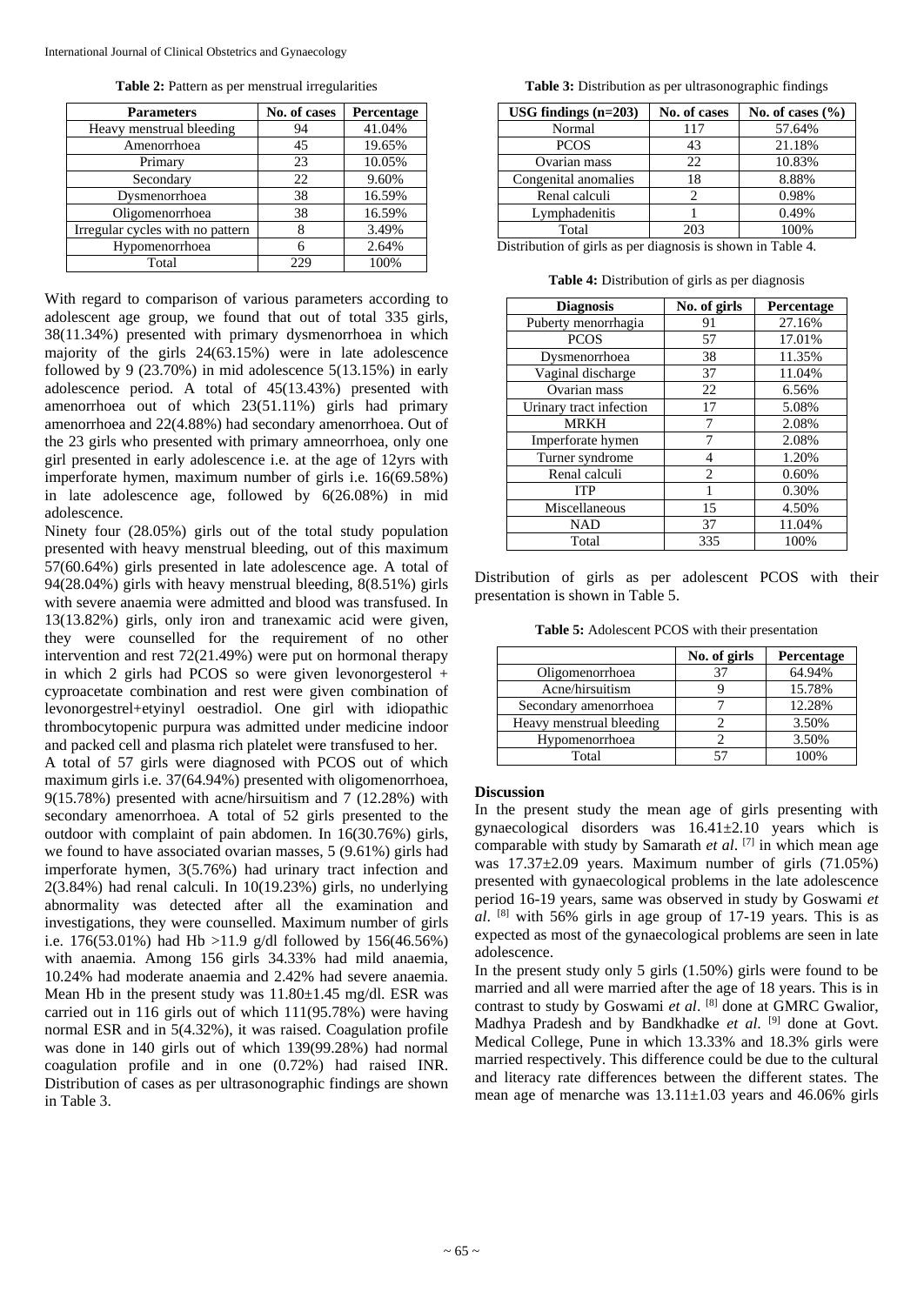attained menarche at age of 13 yrs. This is comparable with study by Samarth *et al.* <sup>[7]</sup> and Waghachavare *et al.* <sup>[10]</sup> in which mean age of menarche was  $12.68 \pm 1.03$  and  $13.73 \pm 1.2$  years respectively. The mean BMI of study population was 18.93±3.22 and 53.74% girls were underweight and this is in contrast with study by Goswami *et al*. [8] with 69.33% girls being underweight.

Menstrual problems were the commonest problem seen in 68.36% of girls. Similarly in study by Goswami *et al*. [8] and Sebanti et al. <sup>[11]</sup> menstrual problems were observed in 60%, 53.33%, 58.06% girls respectively.

Excessive vaginal discharge was the chief presenting complaint in 11.04% girls and similarly in study by Jagannath et al. [12] and Rathod *et al.* <sup>[13]</sup> 13.10% and 8.85% girls respectively were reported to have excessive vaginal discharge. They were told about to maintain perineal hygiene along with a course of antibiotics.

Urinary symptoms in the form burning micturition, increased urgency frequency were observed in 5.08% girls and were diagnosed to have urinary tract infection. This is comparable with study by Rathod et al. [13] in which UTI was reported in 5.4% girls. Nine girls (2.68%) presented with acne and/or hirsuitism, out of which three had only acne, three had hirsuitism and three had both acne and hirsuitism. Similarly in study by Prasad *et al.* <sup>[14]</sup> and Jaganath *et al.* <sup>[12]</sup> 10%, 2.76% of girls reported with acne and hirsuitism, the difference may be due the difference in population i.e. 120 girls enrolled in study by Prasad *et al*. [14]

Dysmenorrhoea was observed in 16.59% girls, this is comparable with study by Goswami *et al*. [8] with 17.7% girls. oligomenorrhea was observed in 16.59% girls, which is similar with the study by Prasad *et al.* <sup>[14]</sup> with 18.75% girls. Amenorrhoea was observed in 19.65% girls that include both primary and secondary amenorrhoea which is comparable with study by Ramaraju *et al*. [15] in which 21.62% girls had amenorrhoea.

Heavy menstrual bleeding was observed in 28.05% girls with menstrual irregularities, similarly in study by Goswami *et al*. [8] and Jagannath *et al.* <sup>[12]</sup> menorrhagia was seen in 55.55% and 33.34% girls respectively. There has been higher incidence of menorrhagia in study by Goswami *et al*. [8]

In the present study 57 (17.01%) girls were diagnosed to have PCOS out of these maximum number of girls (89.48%) with PCOS were in late adolescence age group similarly in study by Kalavathi et al. <sup>[16]</sup> 76.2% of adolescents with PCOS were in late adolescence age group. This is as expected as PCOS is usually not seen in early adolescence periods.

The mean haemoglobin in the study population was  $11.80 \pm 1.46$ mg/dl, 53.01% girls had Hb  $>11.9$  g/dl and 46.56% had anaemia in which 34.33% had mild anaemia, 10.24% had moderate anaemia and 2.42% had severe anaemia.

Thyroid Stimulating Hormone was tested in 281 girls and was found to be normal in 98.22% of girls. Similarly in study by Prasad *et al.* <sup>[14]</sup> Goswami *et al.* <sup>[8]</sup> two and one girl had hypothyroidism and presented with secondary amenorrhoea and menorrhagia respectively.

Coagulation profile was done for 140 girls, only one girl had raised INR of 3.8 with platelet count of 45000 and was diagnosed with ITP and presented with menorrhagia similarly in studies by Jagannath *et al.* [12] Rathod *et al.* [13] Sebanti *et al.* [11] one girl in each were diagnosed with ITP and also presented with menorrhagia. Among 203 girls ultrasound was done and 22(10.83%) girls were found to have ovarian masses this is comparable with study by Sebanti et al. [11] Goswami et al. [8]

Ramaraju *et al*. [15] Samarath *et al*. [7] in which 15.32%, 5.33%, 4%, 1.86% of adolescents had ovarian masses.

Puberty menorrhagia has been diagnosed as the most common gynaecological disorder in the study population, seen in 27.16% girls. Similarly in study by Bandkhade *et al*. [41] it was seen in 30.8% girls, Jagannath *et al*. [10] in 25.52% of girls, Rathod *et al*.  $[44]$  in 14.80% of girls.

#### **Conclusion**

Menstrual disorders and PCOS are the common gynaecological disorders seen in about two third and one fifth of the adolescent girls presenting in gynaecology outdoor in Indian population. Anaemia is associated in about one half of the adolescent girls. PCOS if not managed earlier can lead to metabolic syndrome and infertility. These gynaecological problems alter the quality of life, affecting career, education and social life of young girls. Prevention is always better so there is urgent need of awareness programs about gynaecological disorders at school and college levels so that these young girls can be made aware and seek medical advice timely, thus preventing long term complications of gynaecological disorders.

#### **References**

- 1. Government of India. Census of India. Registrar General of India. 2011. Available from: http://www.censusindia.gov.in.
- 2. Marshall WA, Tanner JM. Variations in patterns of pubertal changes in girls. Arch Dis Child. 1969; 44:291-303.
- 3. Grumbach MM, Kaplan SL. The neuroendocrinology of human puberty: an oncogenetic perspective. In: Grumbach MM, Sizonenko PC, Aubert ML, eds. Control of the onset of puberty. Baltimore MD, Williams and Wilkins, 1990, 1- 62.
- 4. Marshall WA, Tanner JM*.* Variations in the pattern of pubertal changes in girls. Arch Dis Child. 1970; 45:13-23.
- 5. Kaplowitz PB, Oberfield SE. The drug and therapeutic and executive committee of the Lawson Wilkins Pediatric Endocrine Society, Reexamination of the age limit for defining when puberty is precocious in girls in the United States, implications for evaluation and treatment. Pediatrics. 1999; 104:936-41.
- 6. Ferriman D, Gallwey JD. Clinical assessment of body hair growth in women. J Clin Endocrinol. 1961; 21:1440-7.
- 7. Samarth S, Saunitra I, Chella H, Kanika RK. Study of various gynaecological problems and reproductive health awareness amongst adolescents at a rural setup in central India. Int. J Reprod Contracept Obstet Gynecol. 2014; 3:1010-14.
- 8. Goswami P, Ahirwar G, Mishra P, Agrawal V. Adolescent gynaecological problems: a prospective study. J Evol Med Dent Sci. 2015; 4:16709-12.
- 9. Bandkhadke GM, Salvi PP, Bhalerao AN, Bhosale RA, Chandanwale AS. A study of demographic profile and menstrual morbidities among female patients visiting a tertiary care center. Int J Med Sci Res Pract. 2015; 2:20-23.
- 10. Waghachavare VB, Chavan VM, Dhumale GB. A study of Menstrual problems among the female junior college students from rural area of Sangli District. Natl J Comm Med. 2013; 4:236-40.
- 11. Sebanti G, Rekha D, Sibani S. A profile of adolescent girls with gynecological problems. J Obstet Gynecol India. 2005; 55:353-5.
- 12. Jagannath P, Prasad DB, Kumar BM. Evaluation of gynaecological problems among adolescent girls attending gynaecology out patient department in Gauhati Medical